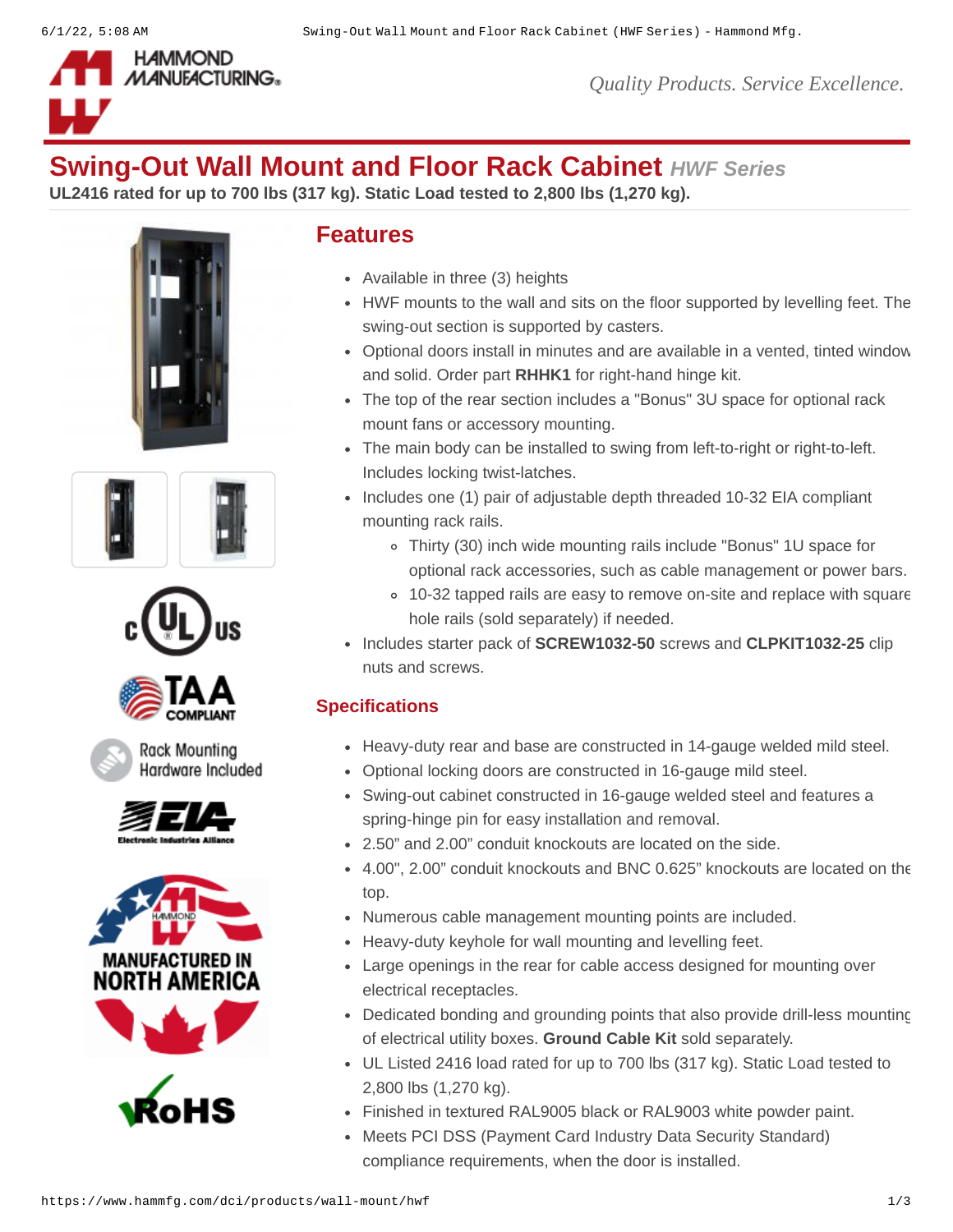6/1/22, 5:08 AM Swing-Out Wall Mount and Floor Rack Cabinet (HWF Series) - Hammond Mfg.

- TAA compliant for GSA Schedule purchases.
- RoHS Compliant.
- Manufactured in North America within an ISO 9001:2015 certified facility.

#### **Accessories**

- 
- [Two Post Sliding Rack Shelf](https://www.hammfg.com/dci/products/accessories/rsp?referer=1577&itm_type=accessory) **Contains Container Providence** [Rack Unit Label](https://www.hammfg.com/dci/products/accessories/rulbk?referer=1577&itm_type=accessory)  $\bullet$
- 
- 
- [Power Distribution Units \(PDUs\)](https://www.hammfg.com/dci/products/accessories/outlet-strips?referer=1577&itm_type=accessory) [Fan Panel Assembly](https://www.hammfg.com/dci/products/accessories/ppg?referer=1577&itm_type=accessory)
- 
- [Cable Managers](https://www.hammfg.com/dci/products/accessories/cable-management?referer=1577&itm_type=accessory) **Cable Managers Cable Managers Cable Managers Cable Managers Cable Managers** 
	-
- [Fan Kits](https://www.hammfg.com/dci/products/accessories/fk?referer=1577&itm_type=accessory) **[Wall Rack Cabinet Sealing and Filter Kit](https://www.hammfg.com/dci/products/accessories/hwcf?referer=1577&itm_type=accessory)**
- [Grounding & Bonding](https://www.hammfg.com/dci/products/accessories/grounding?referer=1577&itm_type=accessory) A Analysis And Archives A [Rack Screws with Pilot Point](https://www.hammfg.com/dci/products/accessories/screw?referer=1577&itm_type=accessory)
	-
- [Cable Spool](https://www.hammfg.com/dci/products/accessories/frcmspool?referer=1577&itm_type=accessory) **[Cable Channel Divider](https://www.hammfg.com/dci/products/accessories/frcmcd?referer=1577&itm_type=accessory)**



#### **30" Wide (Door not included)**

| <b>IPart No.</b>    | Part No.            |        | <b>Overall Dimensions</b> |       | Rack       |        | <b>Mounting (Usable) Dimensions</b> |       |
|---------------------|---------------------|--------|---------------------------|-------|------------|--------|-------------------------------------|-------|
| <b>I</b> Black      | White               | Heiaht | Width                     | Depth | Units      | Height | Width                               | Depth |
| <b>HWF3036U36BK</b> | <b>HWF3036U36WH</b> | 75.82  | 30.00                     | 35.00 | $36U + 4U$ | 63.00  | 19.00                               | 33.50 |
| <b>HWF3042U36BK</b> | <b>HWF3042U36WH</b> | 86.32  | 30.00                     | 35.00 | $42U + 6U$ | 73.50  | 19.00                               | 33.50 |
| HWF3048U36BK        | <b>HWF3048U36WH</b> | 96.68  | 30.00                     | 35.00 | $48U + 6U$ | 84.00  | 19.00                               | 33.50 |

https://www.hammfg.com/dci/products/wall-mount/hwf 2/3